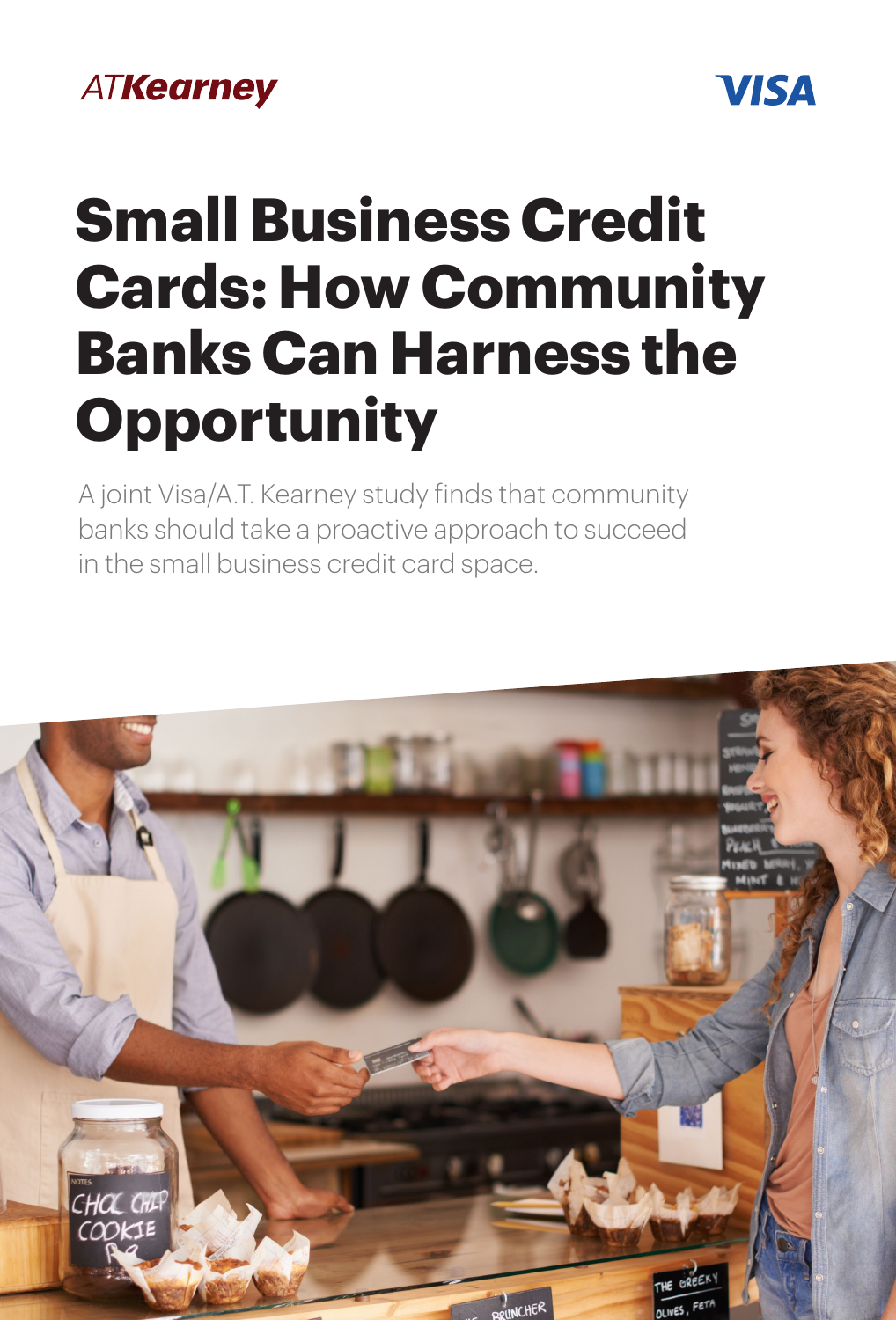Small businesses are an integral part of the US economy, bringing jobs and innovation to local communities and contributing an estimated \$5.8 trillion in annual spending.1 To manage this spending, small businesses are increasingly using credit cards as an efficient tool to make payments, control expenses, and manage cash flow. At the same time, credit cards have become an effective tool for large banks to establish beachhead relationships with small businesses, with the ultimate goal of forging a lasting banking relationship. Many community banks, on the other hand, take a passive approach to the product and do not always adequately address the credit card needs of their small business customers. As a result, small business customers end up looking for credit cards elsewhere, and community banks miss out not only on a source of revenue, but also on an opportunity to protect and deepen customer relationships.

The *Visa/A.T. Kearney Small Business Credit Card Study*, which consists of a survey of more than 3,400 US small businesses and interviews with community bank executives, finds that small business credit cards are a significant opportunity for community banks (see sidebar: About the Visa/A.T. Kearney Small Business Credit Card Study). Using the study's findings, we provide a community banks' road map to playing a more active role in this space, and outline opportunities for helping drive success.

# **Exploring the Untapped Opportunities**

Credit cards are important for small businesses. They facilitate payments and can help businesses manage their finances more effectively and efficiently. Credit cards can also allow businesses to manage cash flow, access credit, separate business from personal expenditures, and track and control expenses (especially important to businesses that provide employees with credit cards).

*The Visa/A.T. Kearney Small Business Credit Card Study* reveals that almost 70 percent of small businesses use credit cards in a typical month. Credit card use is common across all business types, but becomes even more prevalent as businesses grow and become more established. Notably, almost 71 percent of small businesses that use credit cards designate a business credit card, as opposed to a personal/consumer credit card, as their primary card for business expenses.

## **About the Visa/A.T. Kearney Small Business Credit Card Study**

**The** *Visa/A.T. Kearney Small Business Credit Card Study,*  **commissioned by Visa, was conducted with a nationally representative sample of more than 3,400 US small businesses. The study defines small businesses as those with 2016** 

**annual revenue between \$50,000 and \$10 million. Conducted in October 2017 with an online panel, the study addresses small businesses' behaviors, decisionmaking, and preferences regarding the usage and acquisition of business credit** 

**cards. As part of the study, in partnership with ICBA Bancard, we also conducted interviews with community bank executives to understand their views and approaches to small business credit cards, as well as their pain points.**

<sup>1</sup> Sources: Visa Commercial Consumption Expenditure Index; Economist Intelligence Unit (EIU) modeling and analysis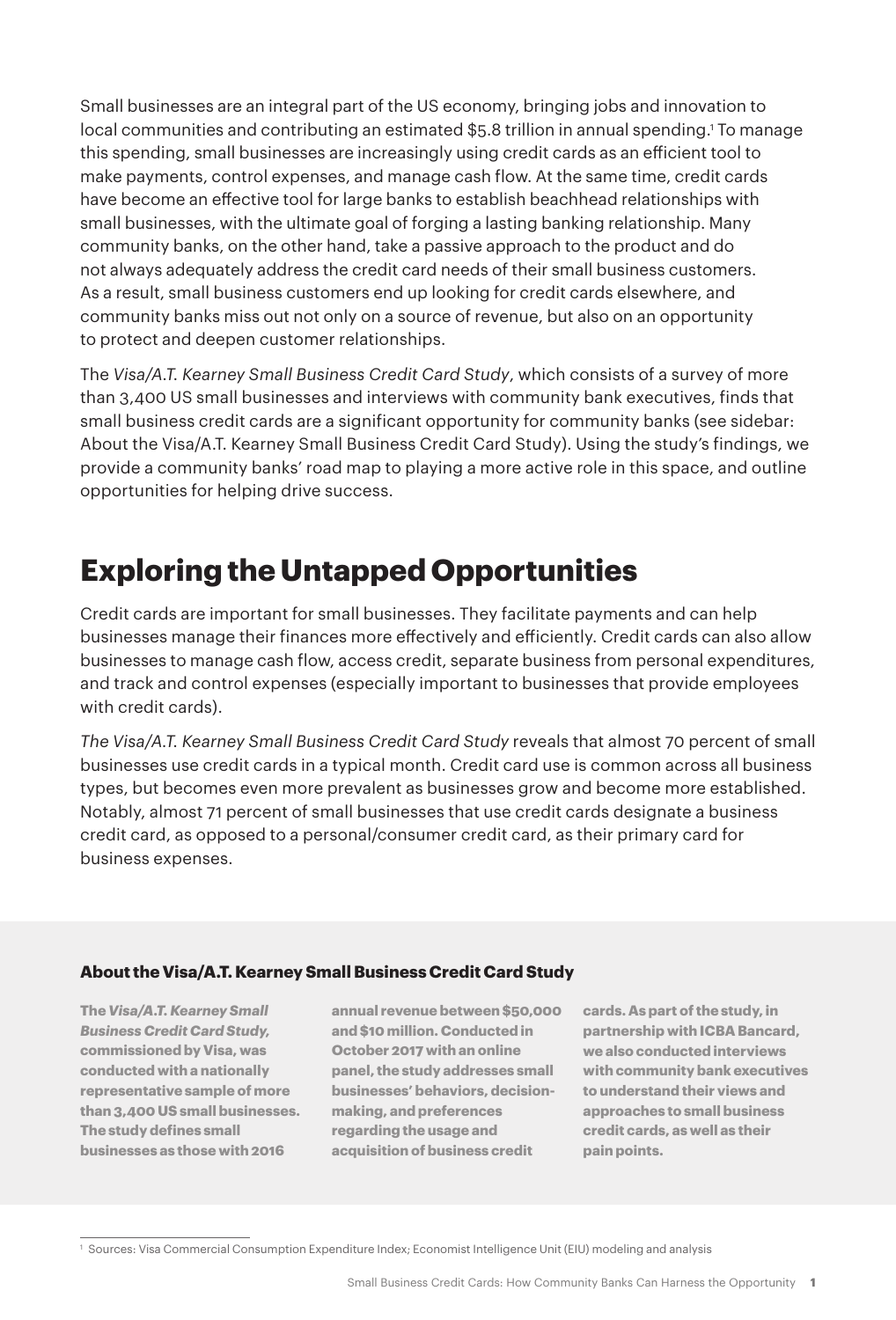According to the study, the small business credit card market is highly concentrated, with four providers accounting for almost 65 percent of the primary business credit cards used by small businesses. While 26 percent of small businesses with a primary business credit card report having a relationship with a community bank, only 2.9 percent report having a business credit card with a community bank. As we learned from our community bank executive interviews, the low market share among community banks is driven by their passive approach to the product—many community banks only offer small business credit cards to customers that request them rather than proactively marketing the product. In many cases, community banks lack competitive offerings, and market awareness of the product is often low due to limited promotion. As a result, community banks have a large untapped credit card product opportunity, particularly within their existing small business customer base (see sidebar: Sizing the Potential Opportunity on page 3).

Five key opportunity insights emerged from the study:

# **Opportunity Insight 1: Small businesses actively shop for business credit cards**

The search for attractive business credit card options tends to be ongoing. According to the study, in the past two years 38 percent of small businesses that have credit cards for business expenses looked for a new or additional business credit card. Of those, 72 percent decided to get a business credit card. Likewise, when those with credit cards were asked about the likelihood of getting a new or additional business credit card in the next two years, 69 percent reported being at least somewhat likely to do so, while 31 percent said they were extremely or very likely to get a card (see figure 1). The high level of ongoing shopping activity suggests that

## Figure 1

# **Many small businesses are likely to get a business credit card in the near future**



Notes: Small businesses are those with 2016 annual revenues between \$50,000 and \$10 million. Questions: In the next two years, how likely is your company to get a new or additional business credit card? Which factors are likely to drive the need for the new or additional credit card? Select all that apply. Source: Visa/A.T. Kearney 2017 Small Business Credit Card Study

**Likelihood of getting a business credit card in the next two years** Among small businesses that have

**Drivers of demand for a business credit card** Among small businesses that have credit cards for business expenses and are at least somewhat likely to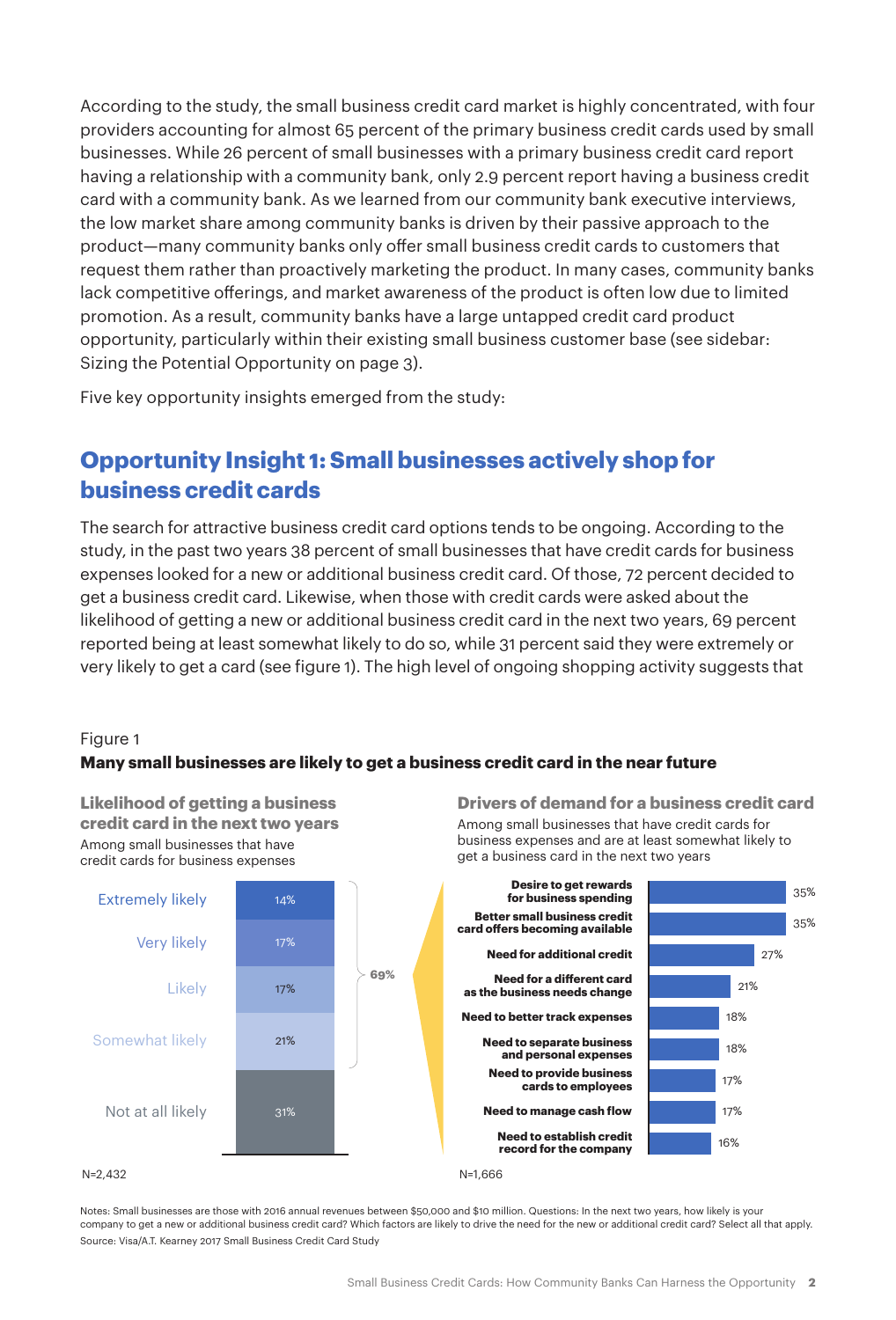#### **Sizing the Potential Opportunity**

**To assess the small business credit card opportunity for community banks, we leveraged the study results and market data to estimate the available opportunity for a community bank with 5,000 small business demand deposit account (DDA) customers (see figure). Our analysis suggests a** 

**meaningful potential contribution can be expected from the credit card business, with potential additional benefit resulting from a deeper relationship with the customer. The available opportunity reflects the maximum annual business potential for the issuer. However, actual results** 

**will depend on the issuer's ability to capture the opportunity and the timing required to reach run-rate levels.**

## Figure **Example of small business credit card available opportunity**

**Illustrative**



1 The available opportunity size reflects the maximum business potential for the issuer (assumes 100 percent active cards). Actual results will depend on the issuer's ability to capture the opportunity and the timing to reach the run-rate.

<sup>2</sup> Includes foreign exchange fees, late payment fees, over limit fees, and other penalty fees; assumes no annual card fees

3 Includes marketing, acquisition, operations, information technology, program administration, and other operating expenses

Sources: VisaNet, Visa Small Business Payments Behavior Study 2017, Visa Operating Certificates, Visa/A.T. Kearney 2017 Small Business Credit Card Study; A.T. Kearney analysis

**Disclaimer:** Case studies, comparisons, statistics, research, and recommendations are provided "AS IS" and intended for informational purposes only and should not be relied upon for operational, marketing, legal, technical, tax, financial, or other advice. Visa Inc. neither makes any warranty or representation as to the completeness or accuracy of the information within this document, nor assumes any liability or responsibility that may result from reliance on such information. The Information contained herein is not intended as investment or legal advice, and readers are encouraged to seek the advice of a competent professional where such advice is required.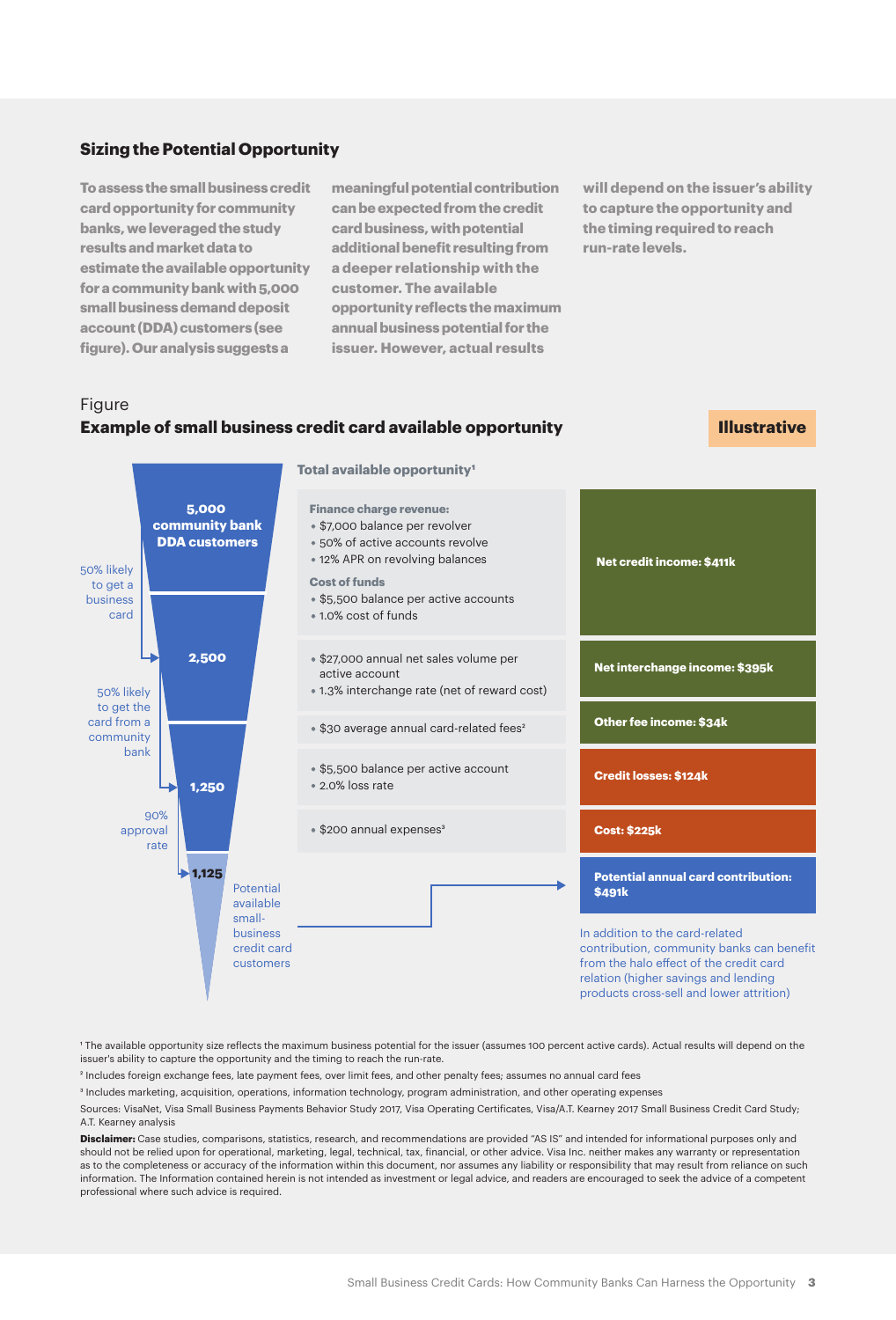the door is always open for community banks to step in and capture their fair share of new credit card relationships.

# **Opportunity Insight 2: Demand for small business credit cards can be created**

Businesses shop for credit cards for a variety of reasons, but two clearly stood out as the main triggers (see figure 2):

- **•** Desire for better rewards (the primary trigger for 19 percent of shoppers)
- **•** Receiving a credit card offer that sparks interest in the product (the primary trigger for 18 percent of shoppers)

The fact that promotions and offers are effective in prompting small businesses to explore alternative credit card options suggests that demand can be created through direct marketing. Third-party stimulus such as recommendations (including those from bankers) and advertising can also drive shopping. Community banks could benefit from developing strategies for generating greater awareness of their offerings and triggering demand.

## Figure 2

## **Demand for business credit cards can be created through o
ers and third-party stimulus**

**Trigger for shopping for a business credit card** Among small businesses that have credit cards for business expenses and shopped for a business credit card in the past two years



Notes: Numbers may not resolve because of rounding. Small businesses are those with 2016 annual revenues between \$50,000 and \$10 million. Questions: Which of the following options best describes the main trigger or event that caused your company to shop for a new or additional business credit card? Which of the following options best describe the main trigger or event that caused your company to get or open a new business credit card? Source: Visa/A.T. Kearney 2017 Small Business Credit Card Study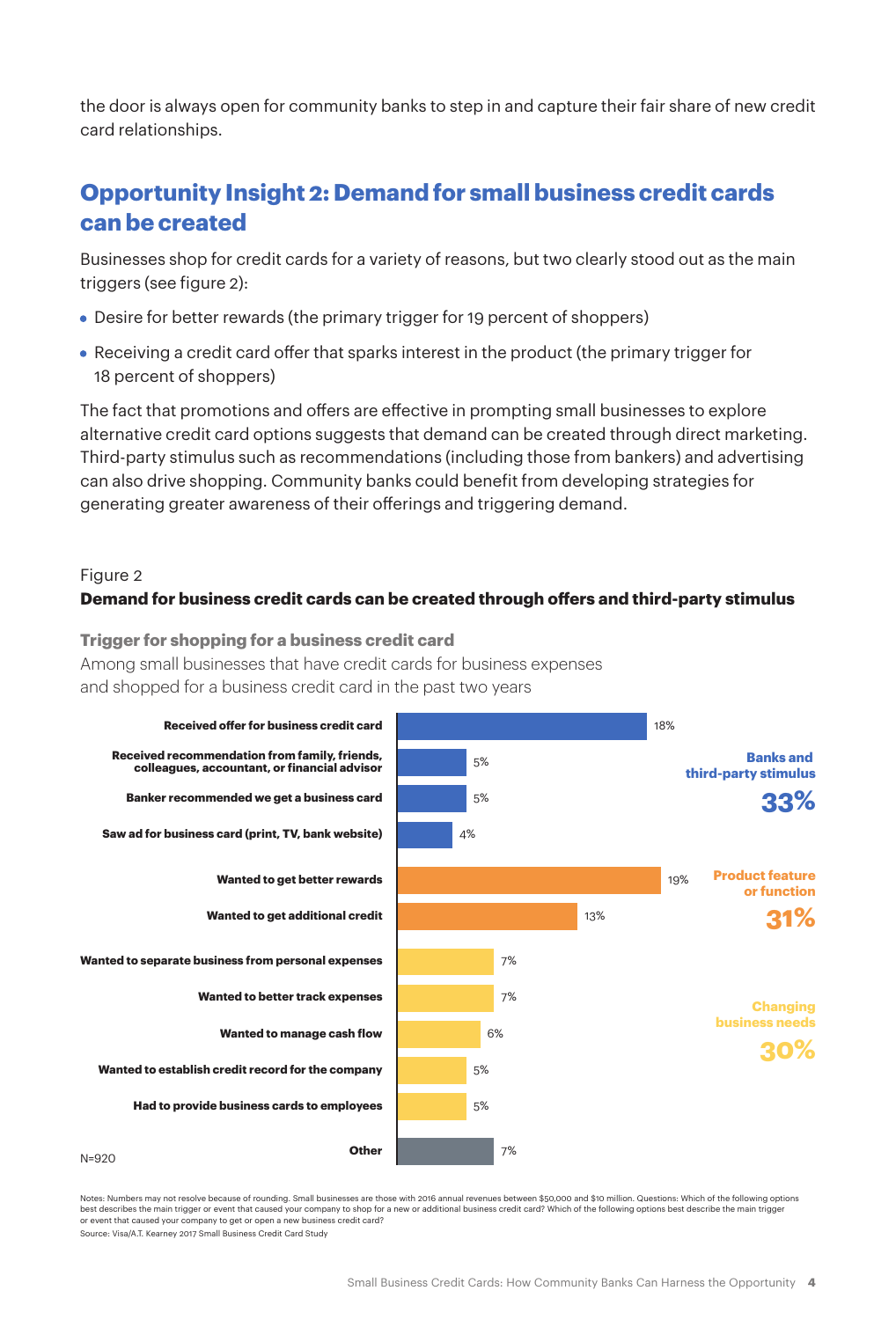# **Opportunity Insight 3: Many small businesses are receptive to community banks as a provider of business credit cards**

Among small businesses likely to get a new or additional business card within the next two years, 26 percent say they would consider a community bank as their provider. For those that already have a banking relationship with a community bank that number goes up to 48 percent.

Importantly, if community banks were to improve their credit card offerings, most of the businesses that today would not consider a community bank as their credit card provider would include them in the consideration. Only two percent have a clear inclination against community banks, saying they would not get a business credit card from a community bank under any circumstances.

If community banks were to improve their credit card offerings, most businesses that today would not consider a community bank as their credit card provider would include them in the consideration.

The good news is that community banks have an opportunity to gain market share in the small business credit card space, particularly with their existing customers. But they should make these cards an integral part of their offerings and leverage them as a critical tool to foster deeper customer relationships.

# **Opportunity Insight 4: Community banks can succeed ... if they are in the consideration set**

Community banks are in a compelling position when it comes to small business credit cards. While their market share is low, their success is high once they are in customers' consideration set: 67 percent of shoppers who considered getting a new or additional business credit card from a community bank ended up doing so. And once a credit card relationship is established, the chances that the card becomes primary are high: 80 percent of small businesses with a business credit card from a community bank consider that card to be their primary card for business purposes.

The challenge for community banks is that few businesses consider them a source for business credit cards. Only 2.3 percent of small businesses that shopped for a business credit card in the past two years, and selected a provider, considered getting the card from a community bank (see figure 3 on page 6).

In order to be part of the consideration set and increase their chances of becoming providers of choice, community banks should be more proactive about promoting their business credit card products and creating awareness of their offerings. They should also leverage the unique characteristics of community banks that small business customers value.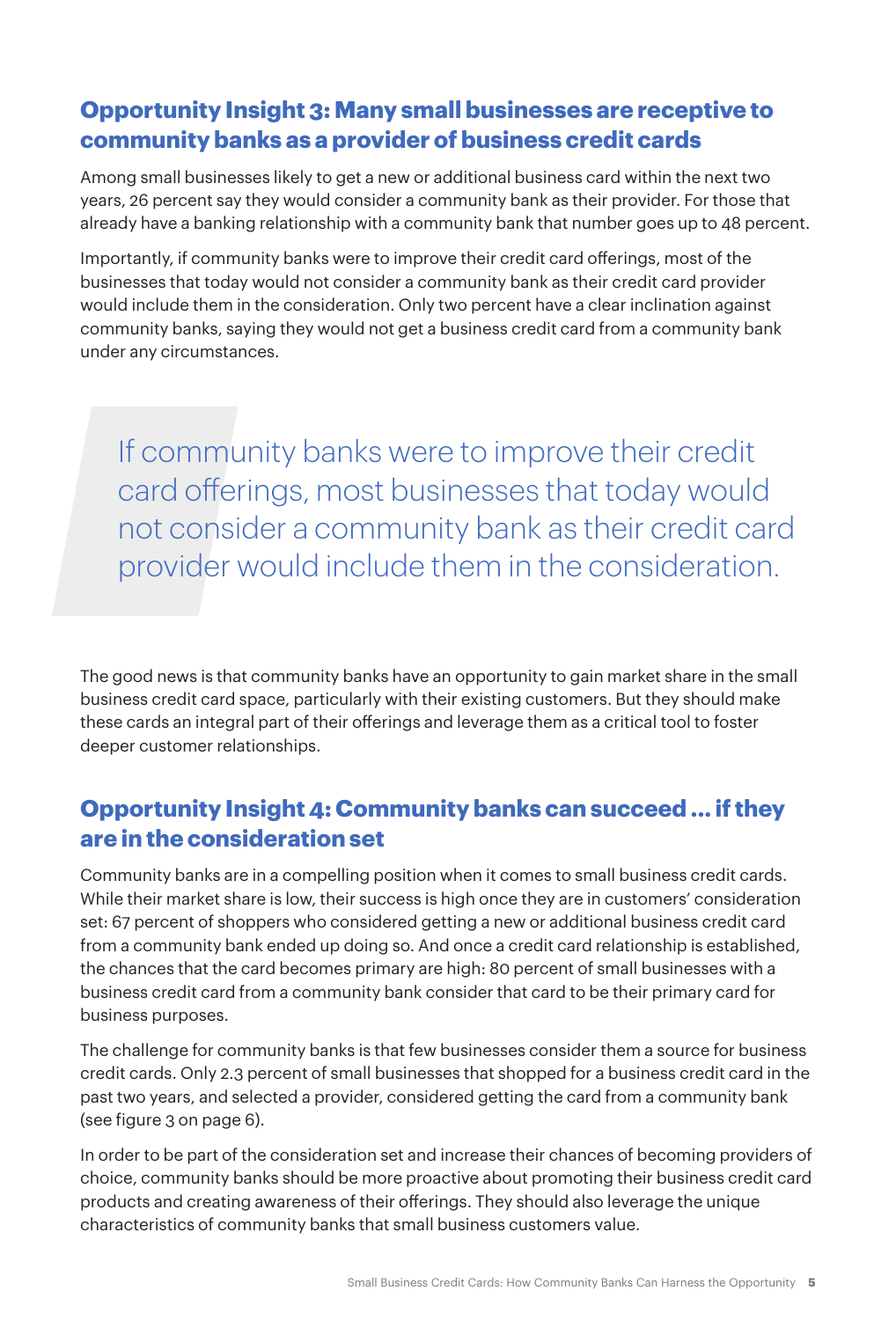# Figure 3 **Community banks perform very well when in the consideration set**

**Shoppers' consideration and selection of a community bank as business card provider** Among small businesses that have credit cards for business expenses, shopped for a business



In aggregate, **80%** of small businesses with a business credit card from a community bank consider that card to be their primary card

N=523

Notes: Small businesses are those with 2016 annual revenues between \$50,000 and \$10 million. Questions: In the past two years, did your company shop for a new or additional business credit card? Which of the following financial institutions were or are in your consideration set as potential providers of a business credit card? Select all that apply. Of the financial institutions considered, which one did your company choose as the new or additional business credit card provider?

Source: Visa/A.T. Kearney 2017 Small Business Credit Card Study

credit card, and selected a provider

Importantly, community banks should make it easy for small businesses to apply for the card, by offering digital account opening processes. Many small businesses prefer to apply for credit cards online; 55 percent of small businesses likely to get a card in the next two years said online or mobile would be their preferred application channel, and 47 percent of those that actually got a business card in the past two years applied digitally.

80 percent of small businesses with a business credit card from a community bank consider that card to be their primary card for business purposes.

# **Opportunity Insight 5: When it comes to community banks, small businesses value more than just the card offering**

According to the study, when evaluating business credit card offerings, small businesses focus on three key elements: the line of credit, pricing (both annual percentage rate and fees), and rewards programs. Community banks could develop offerings that directly address these small businesses' priorities.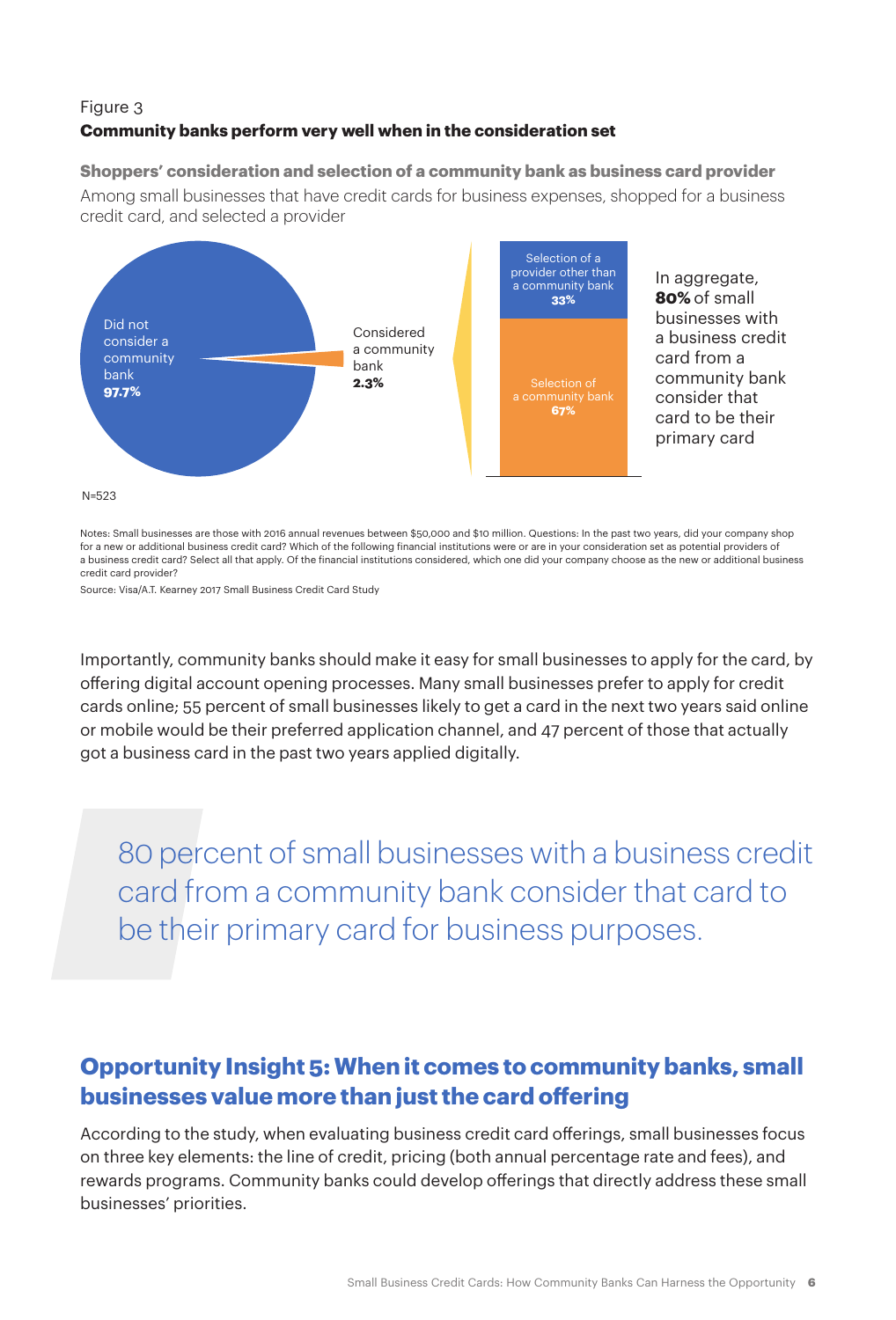Interestingly, when considering a community bank as a credit card provider, small businesses tend to focus on a very different set of priorities. The top reasons for considering a community bank were attributes of the bank itself, including personalized service, convenience, and local presence and involvement (see figure 4).

#### Figure 4

# **Bank characteristics versus product features drive consideration of community banks as credit card providers**

### **Top reasons for considering a community bank as a provider of a business credit card**

Among small businesses that have credit cards for business expenses, are at least somewhat likely to get a business card in the next two years, and would consider a community bank as a provider

### **Top potential drivers of community bank consideration as a provider of a business credit card**

Among small businesses that have credit cards for business expenses and are at least somewhat likely to get a business card in the next two years but would not consider a community bank as a provider



Notes: Small businesses are those with 2016 annual revenues between \$50,000 and \$10 million. Questions: In the next two years, how likely is your company to get a new or additional business credit card? If your business were to get a new or additional business credit card, from which of the following financial institutions would your company consider getting the card from? Select all that apply. You said your company may get a credit card from a local or community bank. Why would you consider a local or community bank as a business credit card provider? Select all that apply. If your business were to get a new or additional business credit card, from which of the following financial institutions would your company consider getting the card from? Select all that apply. What would it take for your company to get a credit card from a local or community bank? Select all that apply.

Source: Visa/A.T. Kearney 2017 Small Business Credit Card Study

To be a contender in the small business credit card space, community banks should have a competitive offer, but not necessarily the best offer in the market. Community banks should make their core strengths central to their approach to attracting small business credit card customers and not worry about the fact that they may not be able to go head-to-head with the large players on every feature.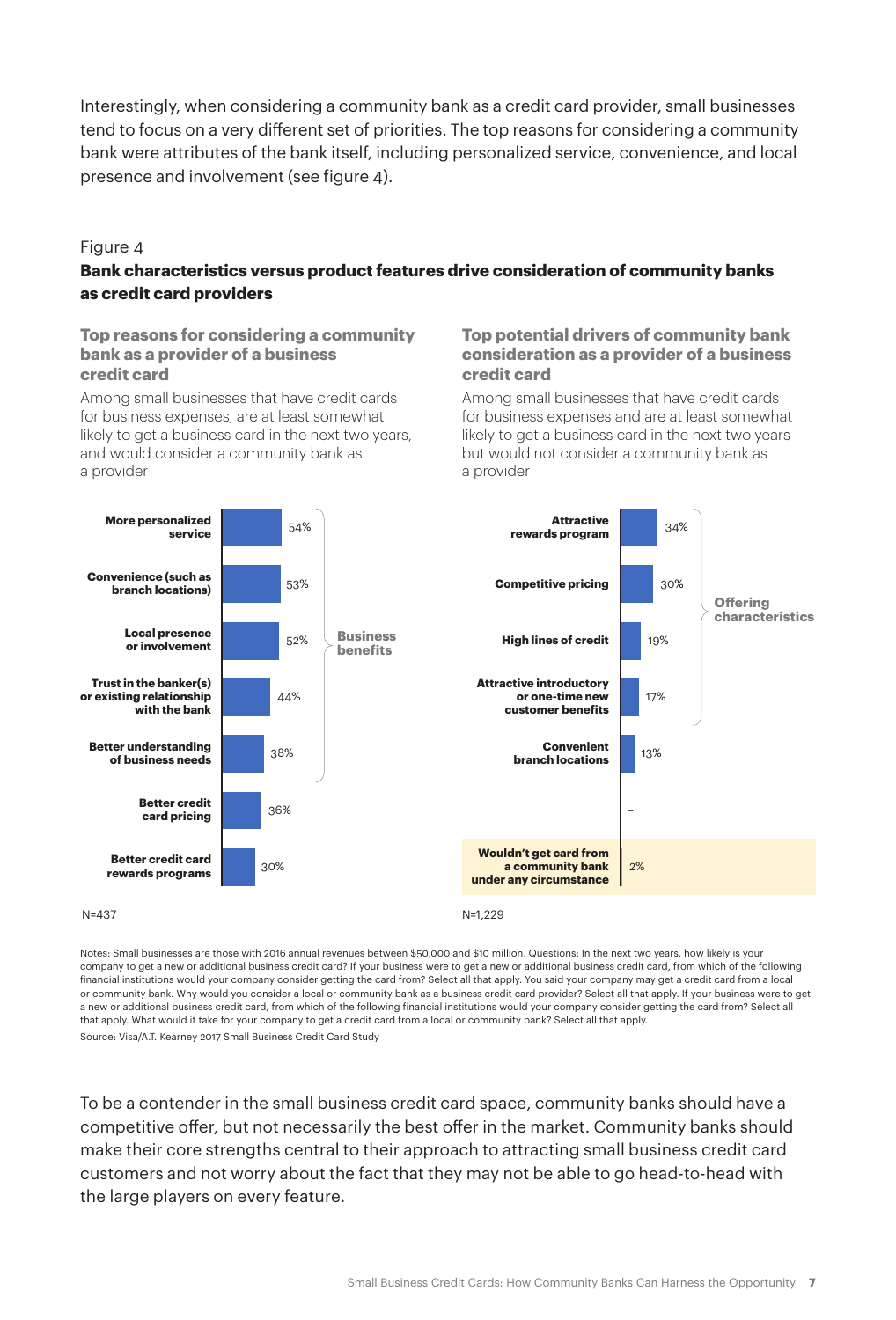# **Key Opportunities for Community Banks**

The opportunity insights derived from the study paint a clear picture in regard to how community banks can take advantage of the small business credit card opportunity.

- **1. Develop a competitive "enough" product.** Assess competitiveness of current or potential offering(s) in light of small businesses' focus on credit line size, pricing, and rewards. At the same time, leverage core strengths such as personalized service and local involvement to differentiate offerings from those of larger players. With current customers, use the existing relationship and customer knowledge to make offerings more competitive (for instance, relationship pricing, rewards aggregation across accounts).
- **2. Establish appropriate underwriting standards.** Given the high importance of the size of the line of credit for small businesses, develop underwriting standards that take into consideration the broad relationship and business information to provide lines of credit as high as possible, while staying within the bank's risk standards.

# Community banks can succeed … if they are in the consideration set.

- **3. Create awareness and drive demand.** Take a proactive approach to marketing the credit card product to ensure being part of the consideration set for existing (and even potential) customers. Available channels to drive awareness may include:
	- **•** A bank website that promotes the business credit card and includes easy navigation to basic information about the offering, pricing, rewards, and other benefits
	- **•** Signage and pamphlets at bank branches encouraging customers to inquire about the product
	- **•** Front-line personnel trained to understand client needs and how the credit card offering can help address them
	- **•** Direct marketing (for example, mail/email, bank statements, online/mobile banking) to make businesses aware of the offering and make it easy for them to apply
	- **•** Search engine optimization (SEO) to ensure awareness-building as small customers engage in the shopping process.
- **4. Offer basic digital capabilities.** Deploy digital account-opening capabilities, which can be essential to addressing small business preferences. Other capabilities valued by small business customers may include online statements (especially when seamlessly integrated with online banking), digital alerts (via text and email), and digital tools for easy rewards redemption.
- **5. Develop product management strategies.** Establish processes for managing the credit card program, to improve profitability and keep pace with the competition. This may include strategies to promote card activation and usage, as well as programs designed to increase or decrease lines of credit.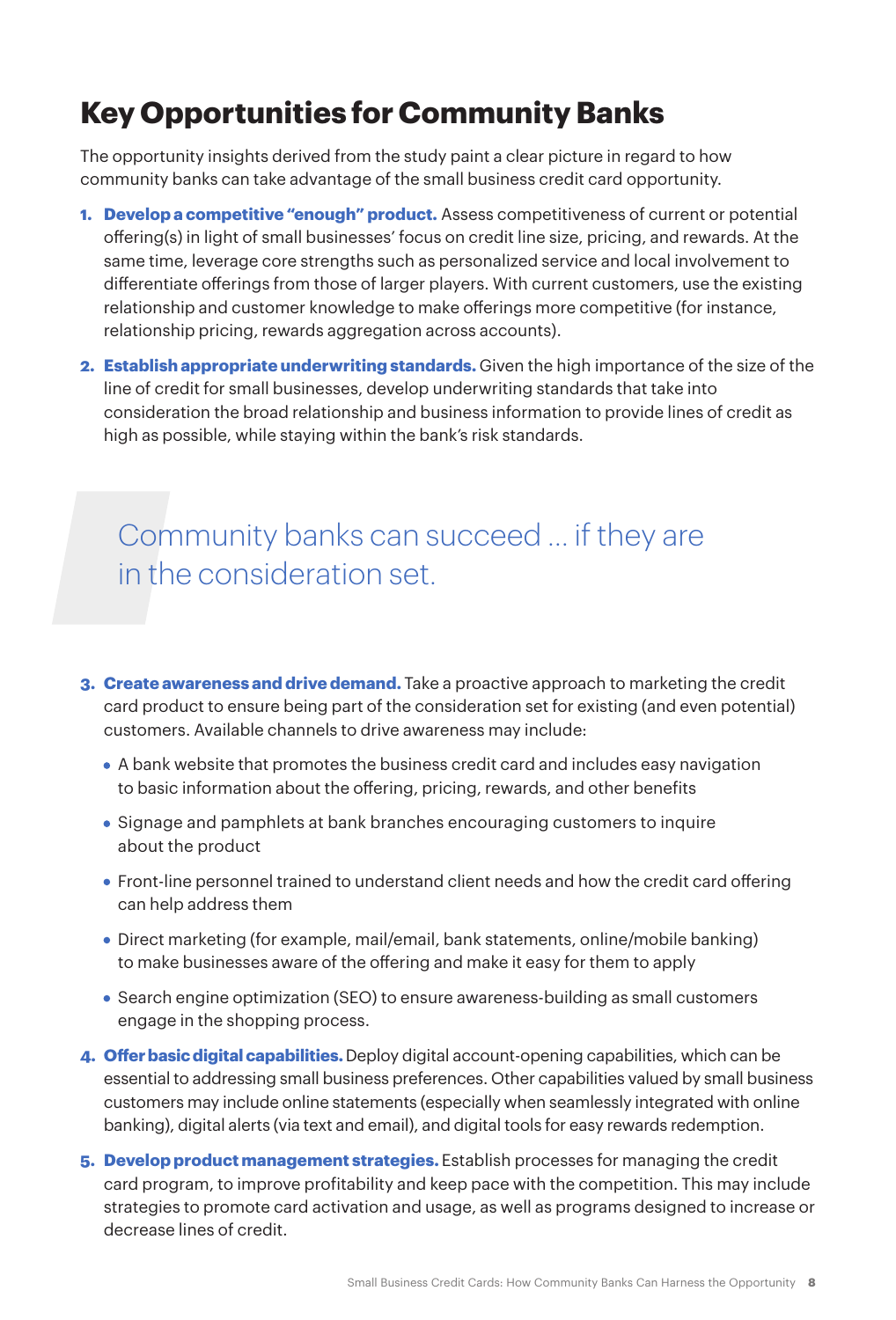# **Moving Forward**

Community banks can be poised for success in the small business credit card space, provided they take a more proactive approach to marketing and selling the product and a more relationship-driven approach to pricing and underwriting. In evaluating whether to invest in revamping their small business credit card offerings or launching a *de novo* program, community banks should not only consider the direct economics of the credit card, but also the broader benefits of deepening relationships with their small business customers, including a higher penetration of savings and lending products and the tendency of credit card customers to remain more loyal. The credit card is not just a banking product, but can be a relationship-building tool for community banks.

Community banks that can leverage their existing customer relationships, high level of customer service, and local presence/involvement to promote and sell small business credit cards could reap substantial benefits by protecting and deepening their small business customer relationships. With substantial credit card shopping activity within their customer base occurring every year, it is time for community banks to lean in and capture the opportunity.

## **Authors**



**Teresa Epperson,** partner, Boston teresa.epperson@atkearney.com



**Monica Gabel,** principal, Boston monica.gabel@atkearney.com



**Arturo Perez,** principal, Boston arturo.perez@atkearney.com